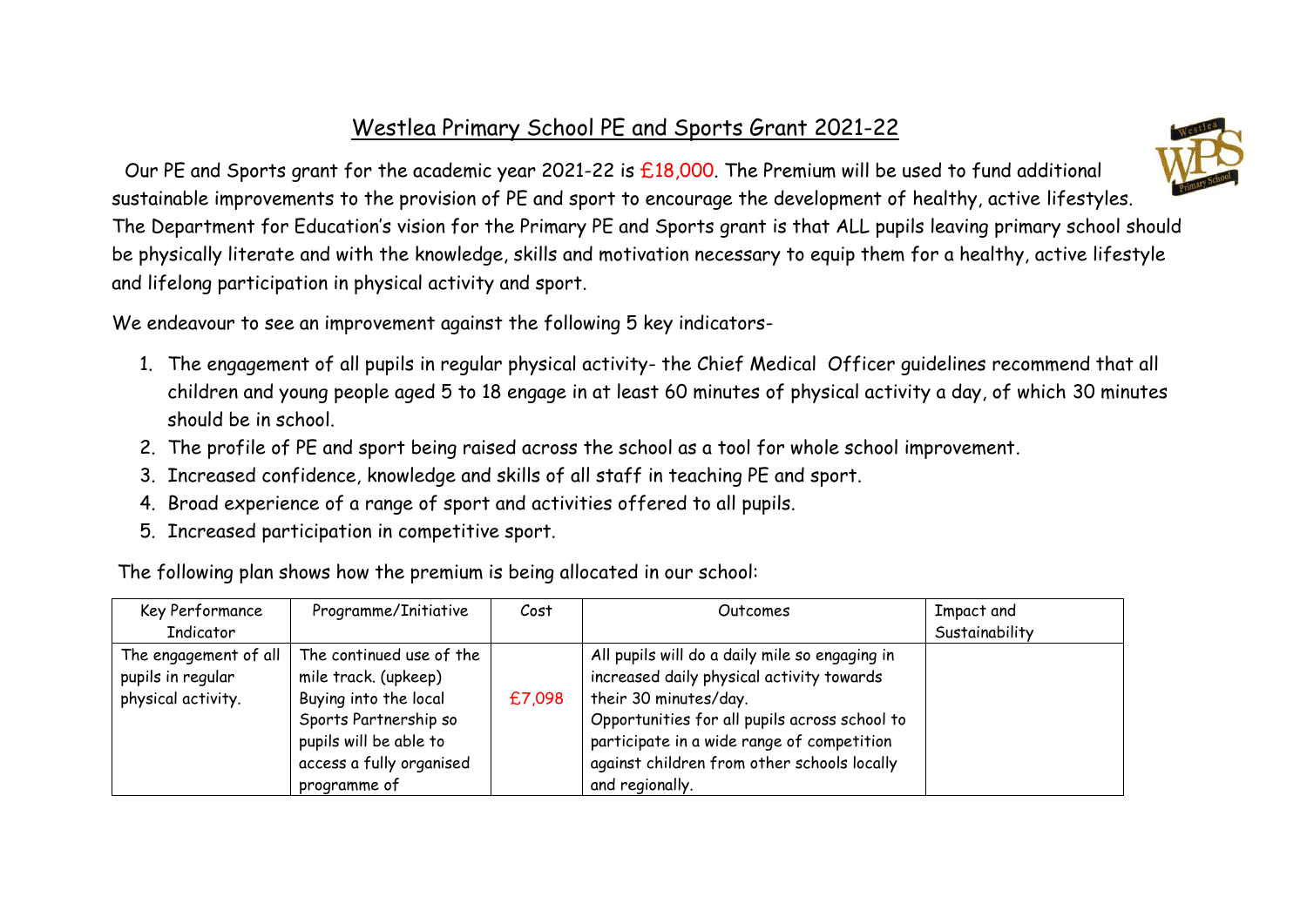|                       | competitions,               |              | Opportunities for extra- curricular sporting     |  |
|-----------------------|-----------------------------|--------------|--------------------------------------------------|--|
|                       |                             |              |                                                  |  |
|                       | tournaments, festivals      |              | opportunities, both before and after school.     |  |
|                       | and after school clubs.     |              | All of which last an hour.                       |  |
|                       | School provides all the     | £500         | All children are suitably dressed to             |  |
|                       | transport to and from       | (reduced     | participate in all sporting activities, be it in |  |
|                       | these events.               | due to       | or out of school, where they are                 |  |
|                       | Subsidizing Breakfast       | COVID)       | representing the school. There are no            |  |
|                       | Club/After school           |              | barriers to their participation.                 |  |
|                       | activities.                 |              |                                                  |  |
|                       | The school purchase a PE    |              |                                                  |  |
|                       | kit and bag for every       |              |                                                  |  |
|                       | child in Reception as well  | £500         |                                                  |  |
|                       | as buying a range of        | (reduced     |                                                  |  |
|                       | spare sports and            | due to       |                                                  |  |
|                       | swimming kits. We have      | COVID)       |                                                  |  |
|                       | hoodies for all sporting    |              |                                                  |  |
|                       | activities and gymnastics   |              |                                                  |  |
|                       | outfits and football        |              |                                                  |  |
|                       |                             |              |                                                  |  |
|                       | strips for all sporting     |              |                                                  |  |
|                       | events.                     |              |                                                  |  |
|                       | In order to increase        |              | The physical activity/experiences of the         |  |
|                       | physical activity in lesson | £7,320       | children will be increased in PE lessons and     |  |
|                       | and break times a trim      | £9,485       | at all break times- this going towards their     |  |
|                       | trail is to installed on    | $(E9, 485 -$ | 30 minutes/day.                                  |  |
|                       | the main yard and a ninja   | £8460=       |                                                  |  |
|                       | trail on the field.         | £1,025)      |                                                  |  |
|                       |                             | *carried     |                                                  |  |
|                       |                             | forward      |                                                  |  |
|                       |                             | from last    |                                                  |  |
|                       |                             | year*        |                                                  |  |
| The profile of PE and | The continued use of the    |              | We had a Healthy week to launch the track        |  |
| sport being raised    | mile track.                 |              | and this is now an annual event. This            |  |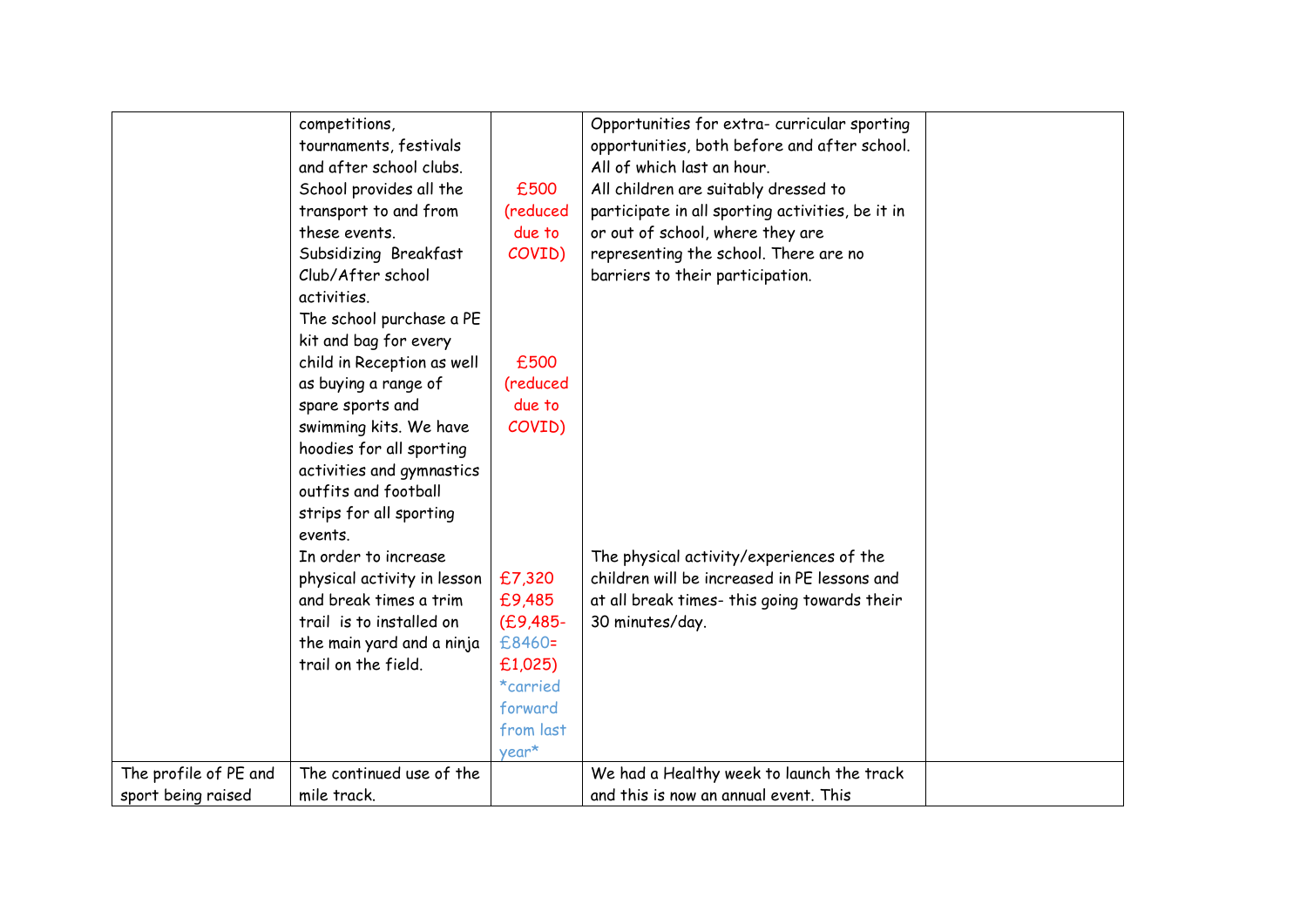| across the school as a<br>tool for whole school<br>improvement.                            | Annual healthy week and<br>annual Creativity Week-<br>outside professionals are<br>involved.<br>Key PE skills training for<br>all staff.<br>Yoga sessions across<br><b>KS2.</b>                                                                      | £500     | continually reminds the children of the value<br>of being active as well as introducing them<br>to new and different sporting activities. We<br>are extending this to also be part of our<br>Creativity Week in the Spring/Summer<br>term.<br>Physical health, mindfulness and resilience<br>are being promoted through these physical<br>activities, which will benefit the childrens'<br>attitudes towards learning in all aspects of<br>the curriculum. |  |
|--------------------------------------------------------------------------------------------|------------------------------------------------------------------------------------------------------------------------------------------------------------------------------------------------------------------------------------------------------|----------|------------------------------------------------------------------------------------------------------------------------------------------------------------------------------------------------------------------------------------------------------------------------------------------------------------------------------------------------------------------------------------------------------------------------------------------------------------|--|
| Increased confidence,<br>knowledge and skills<br>of all staff in<br>teaching PE and sport. | Attendance at the SSP<br>meetings by the PE<br>coordinator so their role<br>is developed in school.<br>Staff CPD across school-<br>whole staff and<br>individual teachers.<br>Suitable resources will<br>be purchased in line with<br>this training. | (E7,000) | PE coordinator to develop their knowledge<br>and skills of leading and developing PE and<br>sport within the school.<br>All staff have a greater understanding of<br>core tasks as well as their yearly programme.<br>All activities are fully resourced so maximum<br>participation by the children in physical<br>activity.                                                                                                                              |  |
| Broad experience of a<br>range of sport and<br>activities offered to<br>all pupils.        | Buying into the local<br>Sports Partnership so<br>pupils will be able to<br>access a fully organised<br>programmed of<br>competitions,<br>tournaments, festivals<br>and after school clubs.                                                          | (E7,000) | Opportunities for all pupils across school to<br>participate in a wide range of competition<br>against children from other schools locally<br>and regionally.<br>Opportunities for extra- curricular sporting<br>opportunities.                                                                                                                                                                                                                            |  |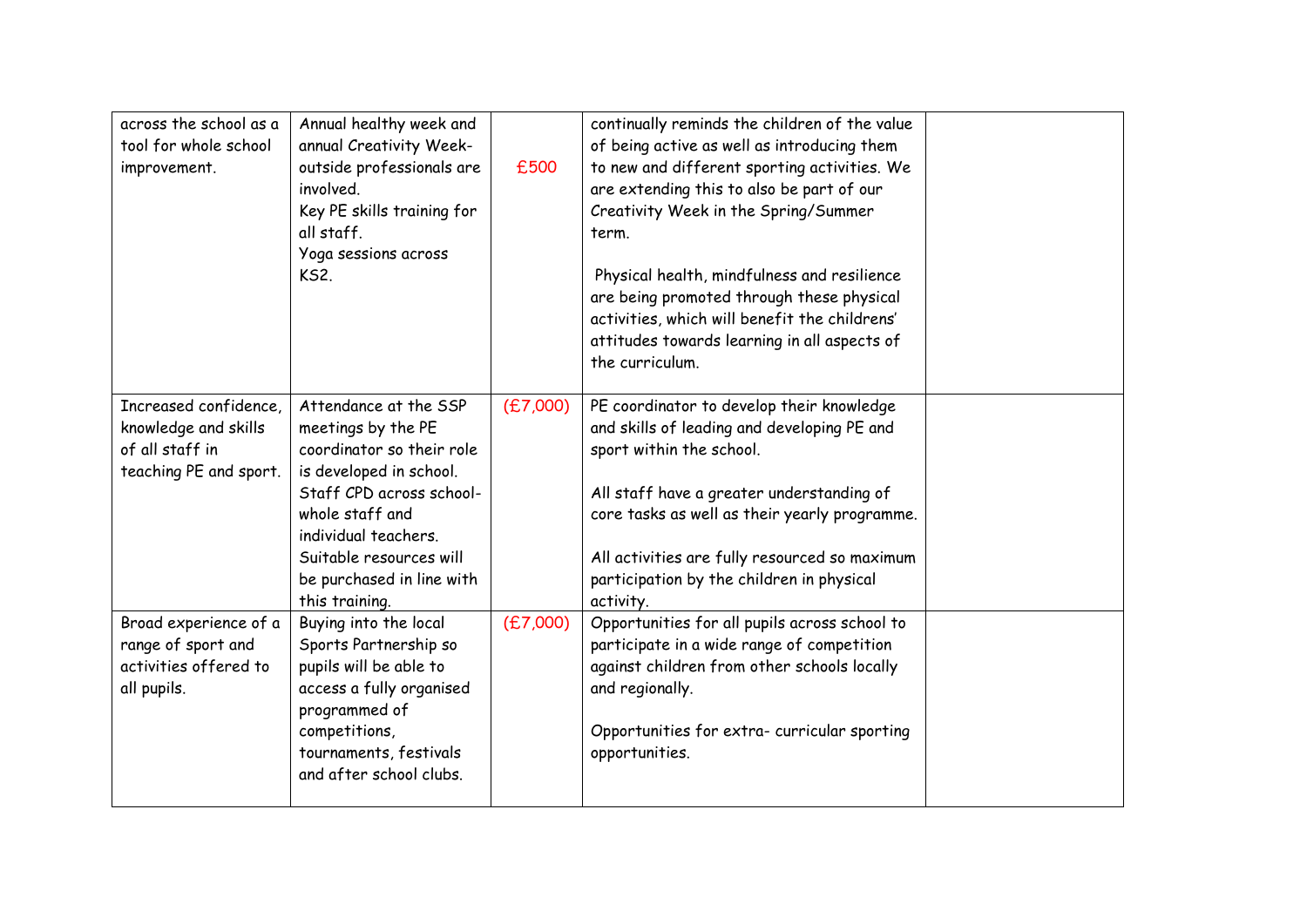|                                                            | Breakfast Club/After<br>school activities.                                                                                                                                                                                                                                                                       | (E2,000)                                                                                                          | Children have a healthy start to the day and<br>access a wider variety of sports and physical<br>activity.                                                                                                                                                                                          |  |
|------------------------------------------------------------|------------------------------------------------------------------------------------------------------------------------------------------------------------------------------------------------------------------------------------------------------------------------------------------------------------------|-------------------------------------------------------------------------------------------------------------------|-----------------------------------------------------------------------------------------------------------------------------------------------------------------------------------------------------------------------------------------------------------------------------------------------------|--|
|                                                            | The school provide<br>swimming sessions for all<br>Y4 pupils and are to do a<br>catch up program for<br>Y5/6 who haven't got<br>their 25meters.<br>In order to increase<br>physical activity in lesson<br>and break times a trim<br>trail is to installed on<br>the main yard and a ninja<br>trail on the field. | £1,057<br>(E7, 320)<br>£9,485<br>$(E9, 485 -$<br>£8460=<br>£1,025)<br>*carried<br>forward<br>from last<br>$year*$ | An increase in the percentage of Y6 children<br>being able to swim 25metres and use a<br>variety of strokes. Increased water safety.<br>The physical activity/experiences of the<br>children will be increased in PE lessons and<br>at all break times- this going towards their<br>30 minutes/day. |  |
| <b>Increased</b><br>participation in<br>competitive sport. | Buying into the local<br>Sports Partnership so<br>pupils will be able to<br>access a fully organised<br>programmed of<br>competitions,<br>tournaments, festivals<br>and after school clubs.                                                                                                                      | (7,000)                                                                                                           | Opportunities for all pupils across school to<br>participate in a wide range of competition<br>against children from other schools locally<br>and regionally.<br>Opportunities for extra- curricular sporting<br>opportunities.                                                                     |  |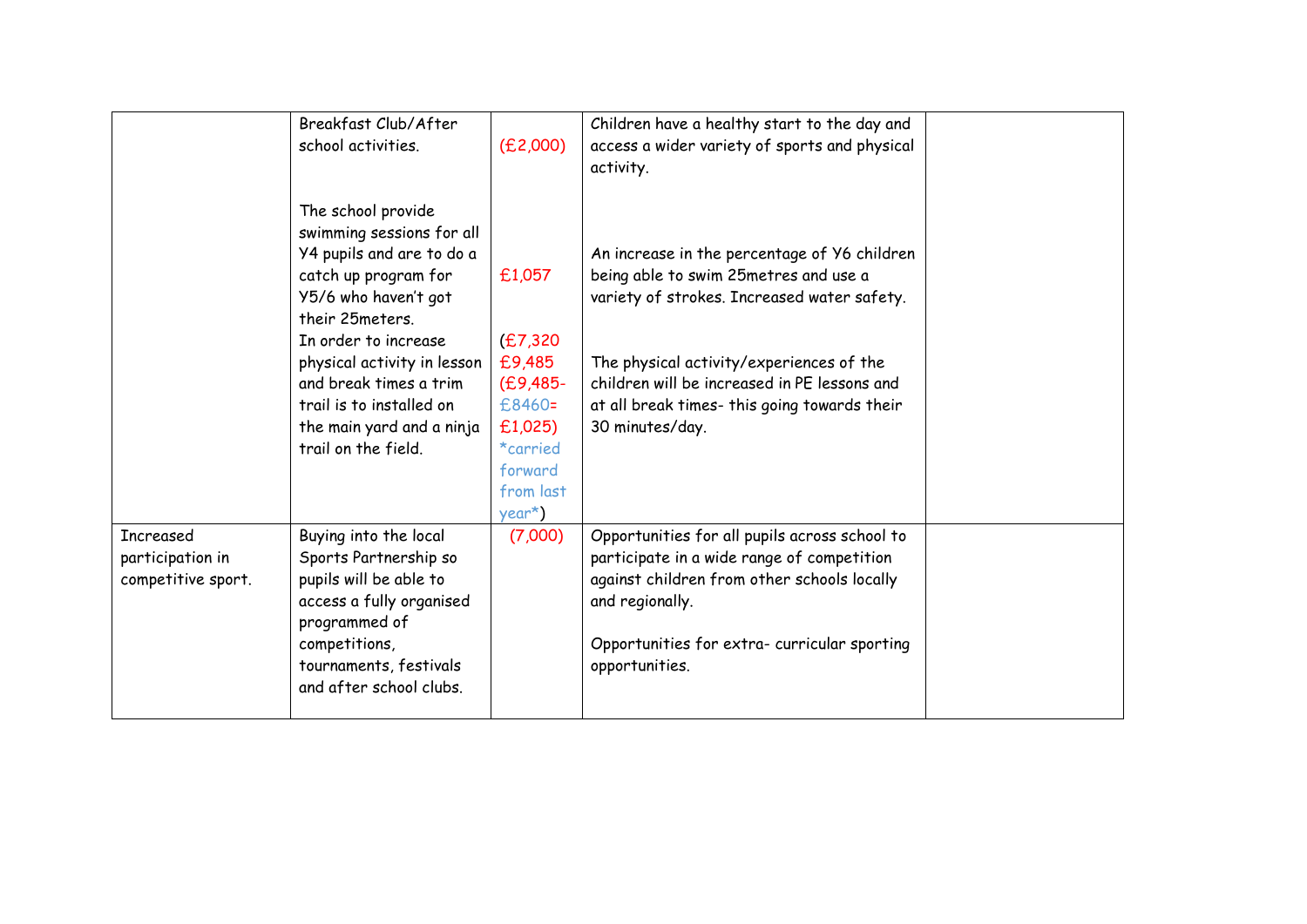| Key achievements to date:                                                                                                                                                                                                                         | Areas for further improvement and baseline evidence of need:        |  |  |  |
|---------------------------------------------------------------------------------------------------------------------------------------------------------------------------------------------------------------------------------------------------|---------------------------------------------------------------------|--|--|--|
| All pupils do the daily mile<br>Joint Kurling champions<br>First place in Y2/5/6/ Cross Country<br>Second in the gymnastics Regional Competition<br>Seaham Girls football Champions and County Finalists<br>Local and National Baseball champions | More staff training<br>$\bullet$<br>Swimming standards<br>$\bullet$ |  |  |  |
|                                                                                                                                                                                                                                                   |                                                                     |  |  |  |